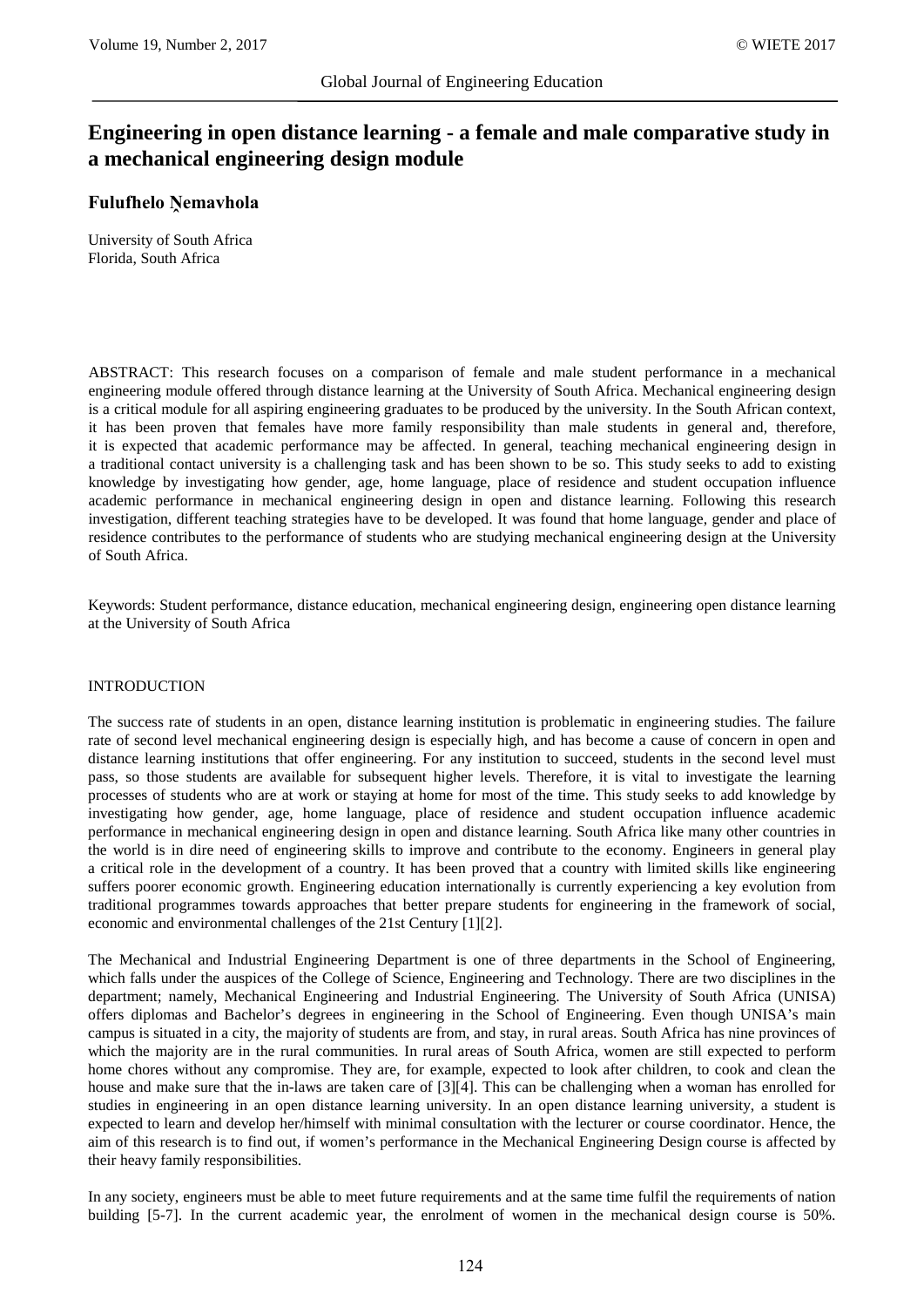The academic progress and performance of each student at the university is monitored by the central student administration. One of the influences on student performance is the gender of the teacher [8]. However, this does not apply in an ODL environment, since the students have minimal contact (face-to-face) with the lecturer. The quantity of appropriately competent and trained engineering graduates is essential for the modern economy. There are several factors that influence females in study engineering, including parental support and strong mathematical abilities [9]. However, a significant minority of United Kingdom (UK) engineering firms report that engineering graduate shortages and skills deficiencies are costing them money through delays in product development and additional recruitment costs [10][11].

Therefore, the specific objectives of this research are three-fold:

- Compare students' performance in mechanical engineering design for three consecutive years.
- Understand how women's chores affect their academic performance.
- Introducing teaching and delivering strategies for non-performing female students in mechanical engineering design module.

#### MODULE LAYOUT AND DESCRIPTION

Mechanical Engineering Design II is a semester course offered by the Mechanical and Industrial Engineering Department of the University of South Africa. The number of enrolled students for this module has grown by an average of 20% every year since 2010. The pass rate for this module is relatively low. This is a second-year level design module for the Engineering Diploma (mechanical). In this course, both female and male students are evaluated in one semester. Mechanical Engineering Design III is a year module. This is a final-year level design module for the Engineering Diploma (mechanical). Similarly, both female and male students are evaluated every semester. The pass mark is according to the University of South Africa evaluation policy. Mechanical Engineering Design II, and III have national hour credit of 4 and 6, respectively. Figure 1 shows the number of students over the period of five years.



Figure 1: History of Mechanical Engineering Design II from 2005 to 2011.

Design means different things to different people. A mechanical engineer is concerned mainly with product design and accordingly must take into account the full range of features that this involves; namely, form, function and value. The exercise requires skill in synthesis just as much as in analysis and it requires, in many instances, a sense of form and elegance that is both functional and aesthetic [12][13]. The aim of mechanical engineering design is to train students to be able to understand and apply design principles in designing basic component design.

The aim of this module was to introduce students to the design process and the implementation of machine design elements. The syllabus for this module covers the following aspects: introduction to mechanical design, introduction to machine elements, design of bearings, design of shafts, design of gears, design of belts and chain drives, design of seals, design of clutches and brakes, design of springs, fastening and power screws and engineering tolerancing. Mechanical Engineering Design II is evaluated on two assignments and a final written examination, which counts 90% towards the final course mark. Teaching design in any engineering course involves several specific disciplines. The designer must be capable of identifying and analysing the key aspects of the device with which he/she is concerned. For instance, take an independent suspension system for a high performance on-off highway wheeled vehicle [13][14]. The population of students who are registered for the module number 150 per year (on average). The students who registered for the module are registered on the university central system. Their details are then obtained from the university central system.

Table 1: Evaluation for Mechanical Design II.

| Evaluation   | % Contribution |
|--------------|----------------|
| Assignment 1 | 5%             |
| Assignment 2 | 5%             |
| Examination  | 90\%           |
| Total        | 100%           |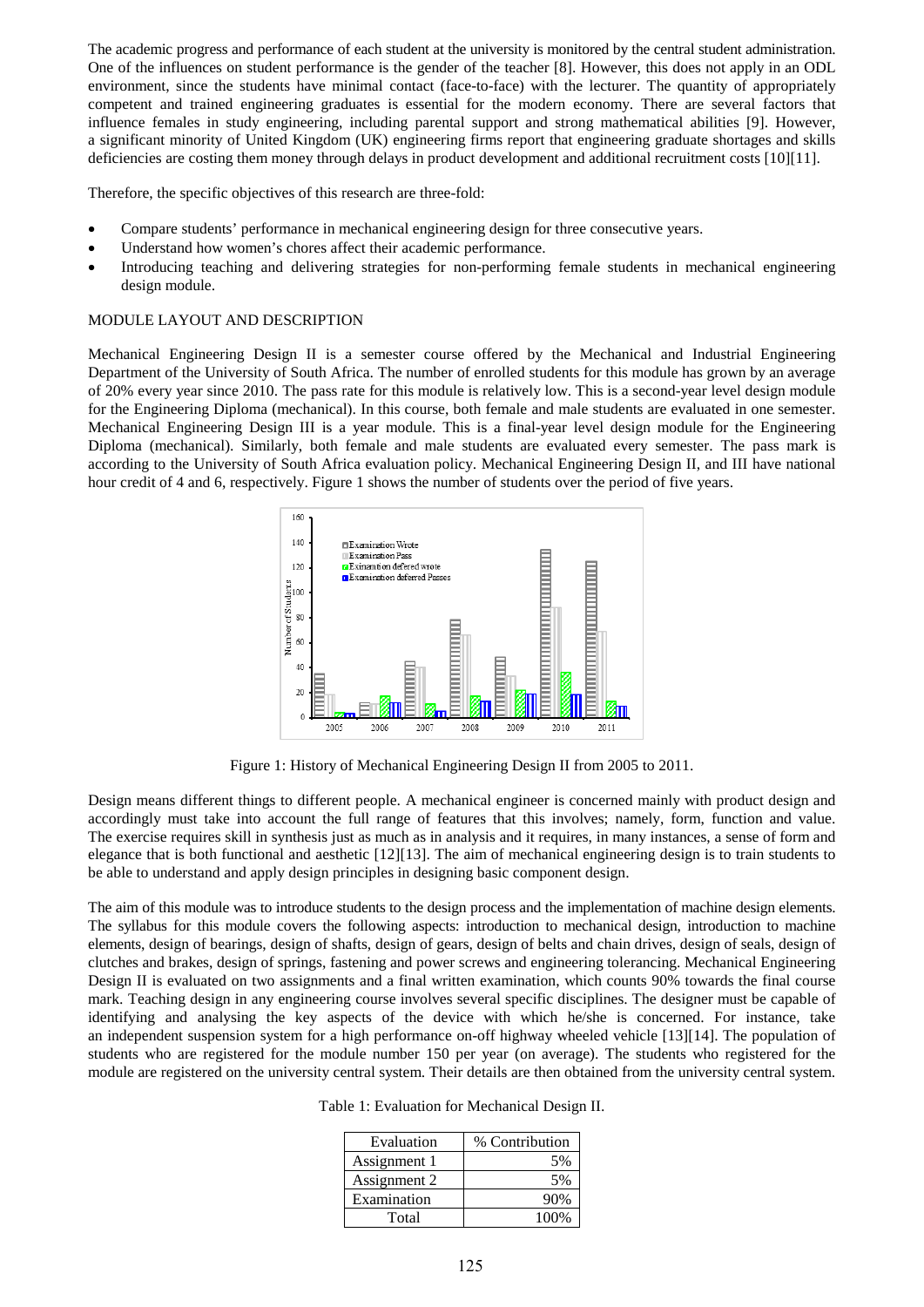#### RESULTS AND DISCUSSION

The data used in this study are focussed on the students registered for the Mechanical Engineering Design II in both semesters for academic years 2010, 2011 and 2012. The information and data obtained from the university central record system include student marks, gender, age, province of stay, occupation, matriculation results, home language and the number of years registered. For the period between 2010 and 2012, the total number of students registered for this module was 519 including, repeaters in both semesters.

|                                                | Descriptive of variable                            | All student<br>observations | Mean  | <b>SD</b> | Max. | Min.           |
|------------------------------------------------|----------------------------------------------------|-----------------------------|-------|-----------|------|----------------|
| Average mark course                            | Total number of average marks<br>obtained          | 521                         | 48.23 | 17.39     | 94   | 6              |
| Occupation: engineering                        | Registered type of work for students               | 200                         | 49.97 | 17.97     | 94   | $\overline{2}$ |
| Occupation: unemployed                         | Registered type of work for students               | 90                          | 47.77 | 16.36     | 77   | $\mathbf{1}$   |
| Occupation: full time<br>students              | Registered type of work for students               | 55                          | 49.51 | 16.03     | 89   | 14             |
| Occupation:<br>administration                  | Provincial examination department                  | 171                         | 45.94 | 18.1      | 87   | $\overline{2}$ |
| <b>Education Department</b><br>(Western Cape)  | Provincial examination department                  | 35                          | 45.2  | 19.3      | 86   | 2              |
| <b>Education Department</b><br>(Eastern Cape)  | Provincial examination department                  | 15                          | 49.33 | 15.96     | 79   | 27             |
| <b>Education Department</b><br>(Limpopo)       | Provincial examination department                  | 23                          | 50.26 | 15.36     | 83   | 23             |
| <b>Education Department</b><br>(Northern cape) | Provincial examination department                  | $\overline{2}$              | 44    | 9.9       | 51   | 37             |
| <b>Education Department</b><br>(Mpumalanga)    | Provincial examination department                  | 23                          | 49.74 | 17.87     | 76   | 5              |
| <b>Education Department</b><br>(Gauteng)       | Provincial examination department                  | 322                         | 48.66 | 17.43     | 94   | 1              |
| <b>Education Department</b><br>(North West)    | Provincial examination department                  | 36                          | 43.33 | 19.94     | 84   | 3              |
| Matric mathematics average                     | Average pass mark for Mathematics                  | 521                         | 49.86 | 18.13     | 92   | 33             |
| Age                                            | Age of students                                    | 521                         | 30    | 5.83      | 52   | 21             |
| Language (South African<br>Vernacular)         | South African vernacular languages                 | 330                         | 48.26 | 17.39     | 94   | 32             |
| Language (Afrikaans)                           | South African vernacular languages                 | 85                          | 48.26 | 17.45     | 94   | 16             |
| Mathematics (higher<br>grade)                  | Required subject for registration<br>and admission | 217                         | 51.72 | 14.27     | 80   | 40             |
| Physical Science (higher<br>grade)             | Required subject for registration<br>and admission | 263                         | 50.07 | 11.36     | 70   | 40             |

Table 3: Examination mark performances of provinces.

|                                       |             | $0 - 30%$   | $30 - 50%$  | 50-70%      | 70-100%     |
|---------------------------------------|-------------|-------------|-------------|-------------|-------------|
|                                       | All student | examination | examination | examination | examination |
|                                       |             | marks       | marks       | marks       | marks       |
| Residence Province: Gauteng           | 322.0       | 14.0        | 38.2        | 37.3        | 10.6        |
| Residence Province: Limpopo           | 23.0        | 8.7         | 30.4        | 52.2        | 8.7         |
| Residence Province: Western Cape      | 33.0        | 24.2        | 39.4        | 33.3        | 3.0         |
| Residence Province: Mpumalanga        | 22.0        | 13.6        | 27.3        | 45.5        | 13.6        |
| <b>Residence Province: North-West</b> | 36.0        | 27.8        | 36.1        | 27.8        | 8.3         |
| Residence Province: Eastern Cape      | 15.0        | 6.7         | 60.0        | 13.3        | 20.0        |
| Residence Province: Kwazulu-Natal     | 13.0        | 15.4        | 30.8        | 23.1        | 30.8        |
| Residence Province: others            | 56.0        | 10.7        | 33.9        | 41.1        | 14.3        |

South Africa is divided into nine provinces, namely: Limpopo, Gauteng, North-West, Mpumalanga, Kwazulu-Natal, Eastern Cape, Northern Cape, Western Cape and Free State. Table 3 shows performance results of students in Mechanical Engineering Design II. The Gauteng province has more students registered for the module. This province is regarded as the best province in terms of resources in South Africa. Even though 61.8% of students registered for the module are from Gauteng, the province has the third highest rate of student failure of 52.2%. In terms of the failure rate,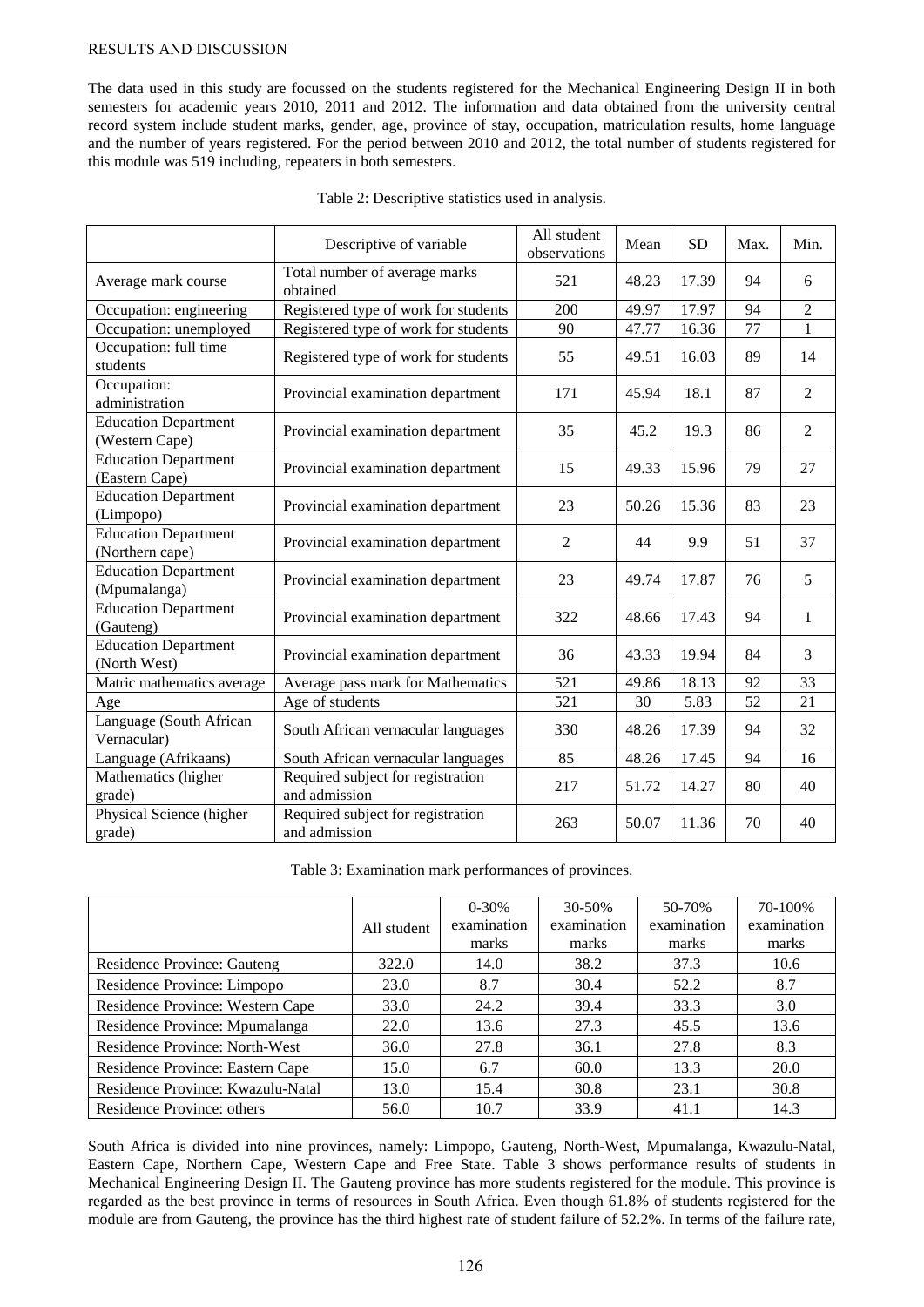North-West and Eastern Cape have failure rates of 63.9% and 66.7%, respectively. Unexpectedly, Limpopo province has the lowest failure rate of 39.1%. It must be noted that Limpopo is rated as the poorest province in South Africa.

The question maybe be asked, why do Limpopo students perform better than students from other richer provinces even though they are perceived and regarded to be the poorest? It is surprising that Kwazulu-Natal has the best performing students who obtained marks between 70-100% in the module. Western Cape is regarded as the best resourced province, but it has the lowest performance on the highest marks obtained. The best question to ask is, is this due to the fact that the province has vast opportunities for students to spend most of their time?

In South Africa, there are eleven official languages; namely, Tshivenda, IsiZulu, English, Sesotho, Setswana, Xitsonga, IsiNdebele, SiSwati, Afrikaans, Sepedi and IsiXhosa. According to the 2011 South Africa Census, IsiZulu is the most spoken language followed by IsiXhosa. According to Table 3, 519 students registered for Mechanical Engineering Design II and 15% of these students received a mark between 0 - 30%, while only 37.4% received a mark between 30-50%. Only 10% of students registered for the module received marks between 70-100%.

Even if Tshivenda is the least spoken language in South and has fewer students registered for the module, nearly 35.6% of them received a mark of between 50-70%. Again, this shows that Limpopo students have performed well in mechanical engineering even though they are perceived has having few resources in terms of Internet access as compared to other provinces. This might actually suggest that government should encourage or subsidise electronic communications service providers (*telcos*) to increase their broadband coverage in Limpopo. About 68.3% of IsiZulu speaking students received marks of between 0-50%, while 54.2% of Tshivenda speaking students received marks between 0-50%. About 51% and 41% of English and Afrikaans home languages students received marks between 0-50%. Even though English and Afrikaans home languages students are in minority in mid performance, they are found to be performing well in the category of best performing students in Mechanical Engineering Design II module. Therefore, it can be concluded that home languages do not play an important role in terms of student's performance in Mechanical Engineering Design II module.

According to Census 2011 of the Republic of South Africa, men account for about 48.2%, while women account for 51.7% of the population [15]. In general, women are regarded as having more family responsibilities than men. The question is that if this is true, will this affect their academic performance in high demanding modules in engineering?

Figure 2a shows the average students' performance of male and female students in the Mechanical Engineering II module. The average student mark in academic year 2010 was 72% compared to 68% for women. In subsequent years 2011 and 2012 the male student performance then exceeded that of female students. As shown in Figure 3a, the male student performance over there academic years is averaged at roughly 50%. During these three consecutive academic years, it can be seen that Limpopo performed better during 2010, whereas Eastern Cape and North West outperformed other provinces in 2011 and 2012, respectively. The performance of female students is lower than that of male students as shown in Figure 2b.



Figure 2: a) average performance of student in different provinces; and b) average grades for male and female student in three conservative academic years.

The maximum average performance for female students are found to be from those residing in Gauteng province during the academic year 2011. The best performance was for students residing in Northern Cape Province with an average of 55% mark. The academic year 2011 was the worst in terms of student's performance for most provinces, since their average mark was below 50%.

It has been proven that age in open distance learning institution plays an important role in students' performance. This has not yet been established in open and distance learning in engineering modules. Figure 3b shows average student marks per occupation category selected. The analysis is divided into five categories of occupation; namely, full-time students, occupation not classified, engineering and technical field, unemployed and administration. It can be seen that performance of students who are employed in engineering field has just hit the average mark of 50% for both female and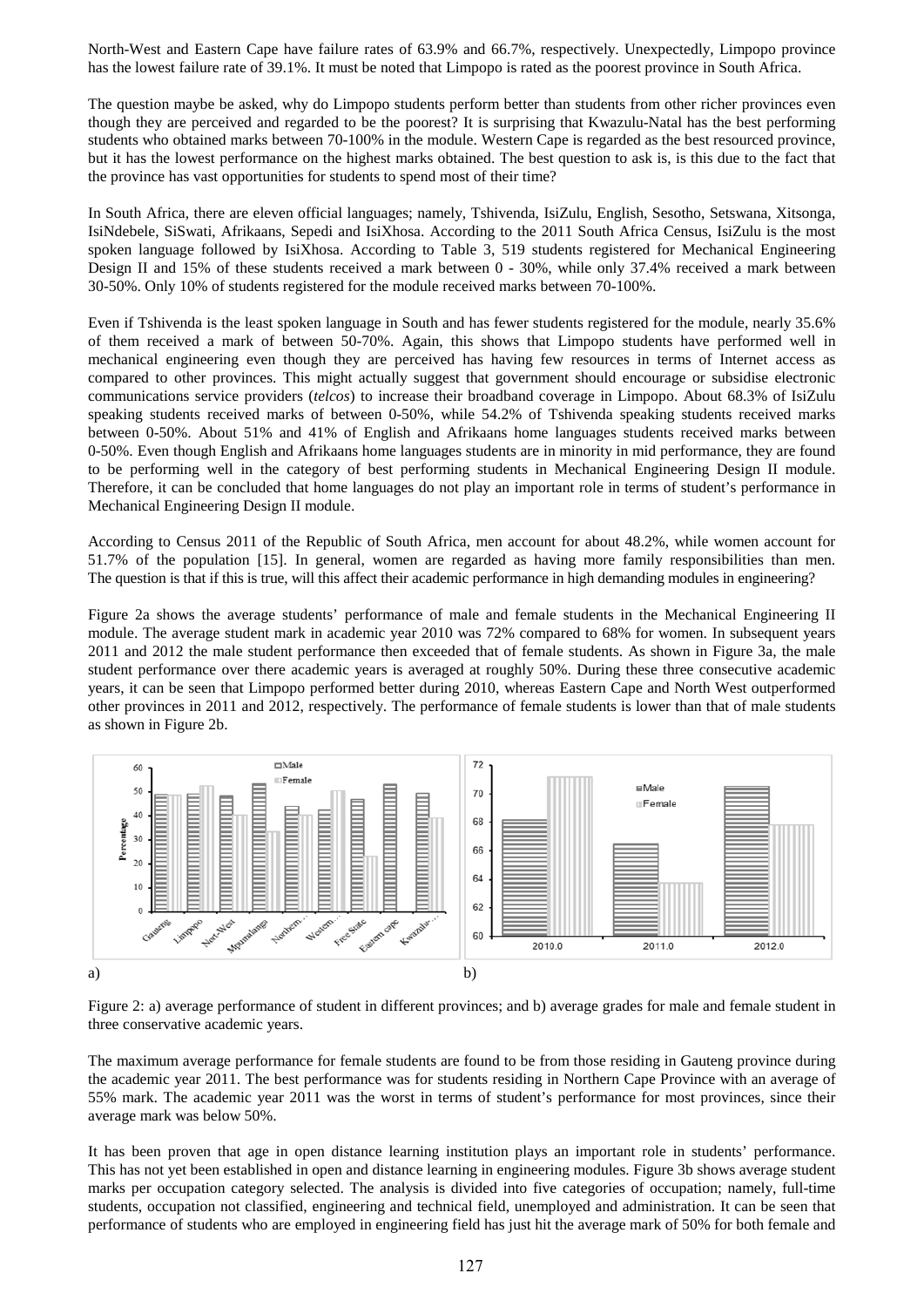male students. Unexpectedly, the students who work in administration are the ones that have outperformed all other occupational categories. In general, it can be said that student occupation does not play a great role in terms of student performance in the Mechanical Engineering Design II module.

Figure 3c compares performance of female and male students for different occupation categories. It is important to note those females who are in administration are doing well and their performance outweighs that of male students. Of students that are registered as full-time students, males are performing better as compared to females. For unemployed students and those for whom their occupation is not classified, the performance for both female and male students is about equal. This means that the performance of female students who are not employed or whose occupation is not classified, does not depend on employment category.



Figure 3: a) male examination performances in seven provinces; b) female performances in three provinces; and c) students' performance per occupation.

Figure 4a and Figure 4b show how male and female students performed over a period of three academic years, respectively. The student registered as full-time are expected to be doing well in the course compared to other categories. It is interesting to note that both unemployed and full-time students have the same level of performance for all academic years. For those students whose occupation status is not stated, it seems that their performance is lower as compared to the others. These students can be viewed as those who are working in an informal economy and sector. In other words, their categories where not listed in the system for students to select.



Figure 4: Performance for a) male; and b) female student in three academic years.

Table 4: Descriptive analysis for examination marks (all students).

|                                            | Number   | $0 - 30%$   | 30-50%      | 50-70%      | 70-100%     |
|--------------------------------------------|----------|-------------|-------------|-------------|-------------|
|                                            | of all   | examination | examination | examination | examination |
|                                            | students | marks       | marks       | marks       | marks       |
| Number of students                         | 166.0    | 78.0        | 194.0       | 192.0       | 55.0        |
| Percentage students                        | 100.0    | 15.0        | 37.4        | 37.0        | 10.5        |
| Average final mark: Mechanical Engineering |          |             |             |             |             |
| Design $(\%)$                              | 519.0    | 15.0%       | 37.4%       | 37.0%       | 10.6%       |
| Average age                                | 30.0     | 30.0        | 30.3        | 30.9        | 29.1        |
| Average number of years registered         | 1.5      | 60.0%       | 60.0%       | 100.0%      | 100.0%      |
| Number of males                            | 457.0    | 12.0%       | 38.5%       | 35.4%       | 2.6%        |
| Number of females                          | 64.0     | 14.1%       | 28.1%       | 46.9%       | 3.1%        |
| Home language: Tshivenda                   | 24.0     | 25.0%       | 29.2%       | 37.5%       | 8.3%        |
| Home language: English                     | 104.0    | 15.4%       | 35.6%       | 35.6%       | 13.5%       |
| Home language: Afrikaans                   | 85.0     | 9.4%        | 30.6%       | 47.1%       | 12.9%       |
| Home language: IsiZulu                     | 60.0     | 18.3%       | 50.0%       | 26.7%       | 5.0%        |
| Home language: Others                      | 245.0    | 24.5%       | 60.8%       | 62.9%       | 17.6%       |